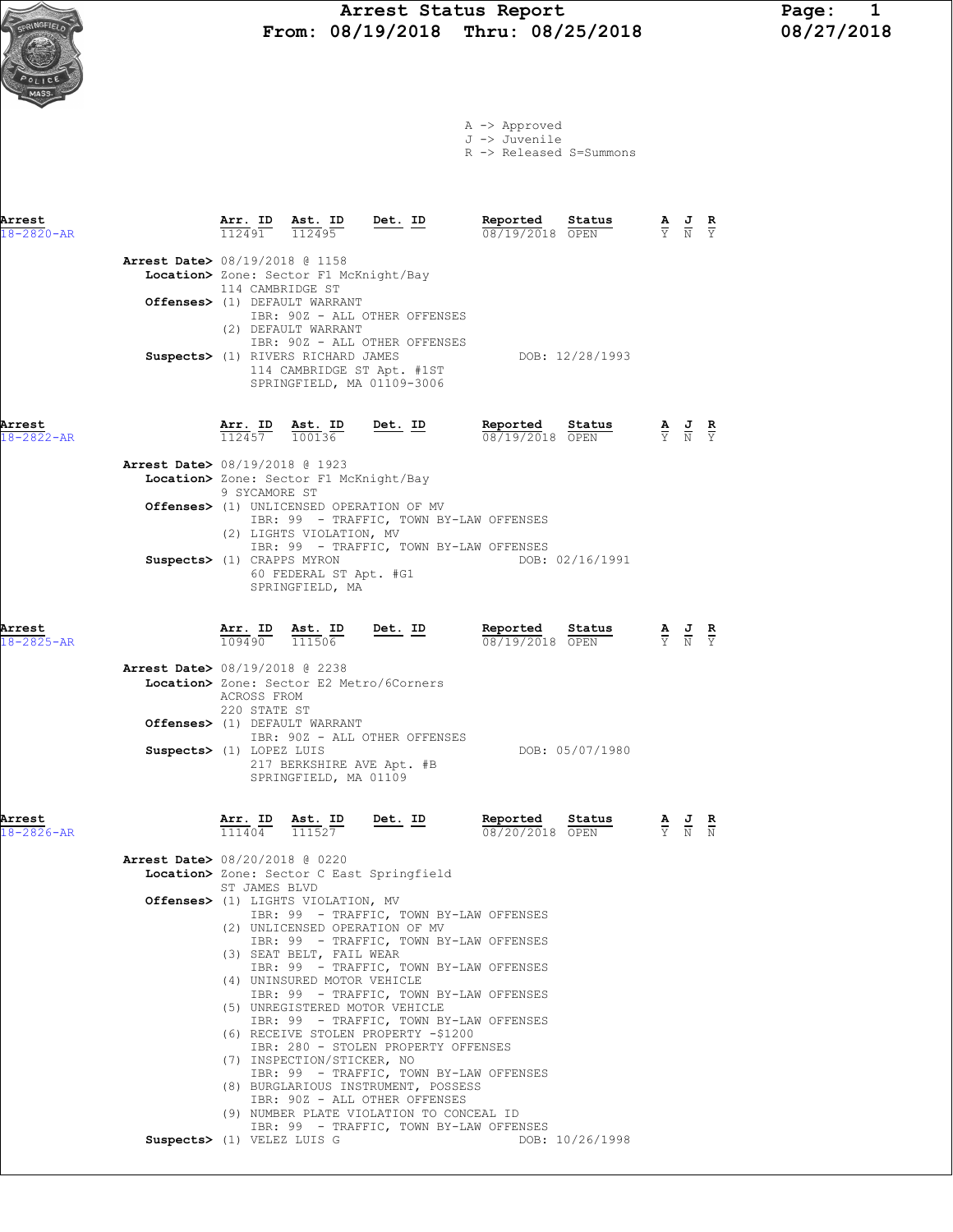# Arrest Status Report 1992 - Page: 2<br>18/19/2018 Thru: 08/25/2018 - 208/27/2018 From: 08/19/2018 Thru: 08/25/2018

A -> Approved

|                            |                                                                                       |                                                                    |                                                                                  | J -> Juvenile<br>R -> Released S=Summons                                           |                 |                                                                                                 |                                                                                                       |  |
|----------------------------|---------------------------------------------------------------------------------------|--------------------------------------------------------------------|----------------------------------------------------------------------------------|------------------------------------------------------------------------------------|-----------------|-------------------------------------------------------------------------------------------------|-------------------------------------------------------------------------------------------------------|--|
|                            |                                                                                       | 40 STRONG ST<br>SPRINGFIELD, MA                                    |                                                                                  |                                                                                    |                 |                                                                                                 |                                                                                                       |  |
| Arrest<br>18-2828-AR       | 106661                                                                                |                                                                    | <u>Arr. ID Ast. ID Det. ID</u>                                                   | Reported Status<br>08/20/2018 OPEN                                                 |                 |                                                                                                 | $\frac{\mathbf{A}}{\mathbf{Y}}$ $\frac{\mathbf{J}}{\mathbf{N}}$ $\frac{\mathbf{R}}{\mathbf{Y}}$       |  |
|                            | Arrest Date> 08/20/2018 @ 1935<br>Location> Zone: Sector A N. End/Memorial<br>MAIN ST |                                                                    |                                                                                  | Offenses> (1) DEFAULT WARRANT DOCKET#1723CR003419 POSS CLASS A, TRESPASS           |                 |                                                                                                 |                                                                                                       |  |
|                            | Suspects> (1) NUNEZ ELIZABETH                                                         | HOMELESS Apt. #103<br>HOMELESS, MA                                 | IBR: 90Z - ALL OTHER OFFENSES                                                    |                                                                                    | DOB: 01/16/1986 |                                                                                                 |                                                                                                       |  |
| Arrest<br>$18 - 2829 - AR$ | R546                                                                                  |                                                                    | Arr. ID Ast. ID Det. ID                                                          | Reported Status<br>08/20/2018 OPEN                                                 |                 | $\frac{\mathbf{A}}{\mathbf{Y}}$ $\frac{\mathbf{J}}{\mathbf{N}}$ $\frac{\mathbf{R}}{\mathbf{Y}}$ |                                                                                                       |  |
|                            | Arrest Date> 08/20/2018 @ 2155<br>MGM<br>1 MGM WAY                                    |                                                                    | Location> Zone: Sector E1 Metro/South End                                        |                                                                                    |                 |                                                                                                 |                                                                                                       |  |
|                            | Offenses> (1) DISORDERLY CONDUCT<br>Suspects> (1) COLLINS JOHN JOSEPH                 | 24 FAIRWAY DR<br>LUDLOW, MA 01056                                  | IBR: 90C - DISORDERLY CONDUCT                                                    |                                                                                    | DOB: 08/21/1973 |                                                                                                 |                                                                                                       |  |
| Arrest<br>18-2830-AR       | S167                                                                                  | $\frac{\text{Arr.}}{\frac{1}{24.57}}$ ID Ast. ID Det. ID<br>111442 |                                                                                  | Reported<br>08/21/2018 OPEN                                                        | Status          |                                                                                                 | $\frac{\mathbf{A}}{\mathbf{Y}}$ $\frac{\mathbf{J}}{\mathbf{N}}$ $\frac{\mathbf{R}}{\mathbf{Y}}$       |  |
|                            | <b>Arrest Date&gt; 08/21/2018 @ 0150</b><br>STATE ST                                  |                                                                    | Location> Zone: Sector E1 Metro/South End                                        |                                                                                    |                 |                                                                                                 |                                                                                                       |  |
|                            | Offenses> (1) UNLICENSED OPERATION OF MV                                              | (2) LIGHTS VIOLATION, MV<br>(3) INSPECTION/STICKER, NO             |                                                                                  | IBR: 99 - TRAFFIC, TOWN BY-LAW OFFENSES<br>IBR: 99 - TRAFFIC, TOWN BY-LAW OFFENSES |                 |                                                                                                 |                                                                                                       |  |
|                            | Suspects> (1) BERRIOS-CRUZ LUIS                                                       | 109 SCHOOL ST Apt. #2<br>SPRINGFIELD, MA                           |                                                                                  | IBR: 99 - TRAFFIC, TOWN BY-LAW OFFENSES                                            | DOB: 12/20/1990 |                                                                                                 |                                                                                                       |  |
| Arrest<br>18-2831-AR       | Arr. ID<br>106664                                                                     | Ast. ID<br>108539                                                  | Det. ID                                                                          | Reported<br>08/21/2018 OPEN                                                        | Status          |                                                                                                 | $\frac{\mathbf{A}}{\overline{Y}}$ $\frac{\mathbf{J}}{\overline{N}}$ $\frac{\mathbf{R}}{\overline{Y}}$ |  |
|                            | Arrest Date> 08/21/2018 @ 0420<br>ARMORY ST                                           | RACING MART                                                        | Location> Zone: Sector B1 Liberty Heights                                        |                                                                                    |                 |                                                                                                 |                                                                                                       |  |
|                            |                                                                                       | (2) LARCENY FROM BUILDING                                          | Offenses> (1) B&E BUILDING NIGHTTIME FOR FELONY<br>IBR: 90Z - ALL OTHER OFFENSES | IBR: 220 - BURGLARY / BREAKING AND ENTERI                                          |                 |                                                                                                 |                                                                                                       |  |
|                            | Suspects> (1) BASDEN ABDUL IBEN                                                       | 958 STATE ST Apt. #2L<br>SPRINGFIELD, MA                           |                                                                                  |                                                                                    | DOB: 04/23/1979 |                                                                                                 |                                                                                                       |  |

| ATTes |  |  |
|-------|--|--|
|       |  |  |

Arrest Arr. ID Ast. ID Det. ID Reported Status A J R 18-2833-AR 112494 S265 08/21/2018 OPEN Y N N

> Arrest Date> 08/21/2018 @ 0919 Location> Zone: Sector E1 Metro/South End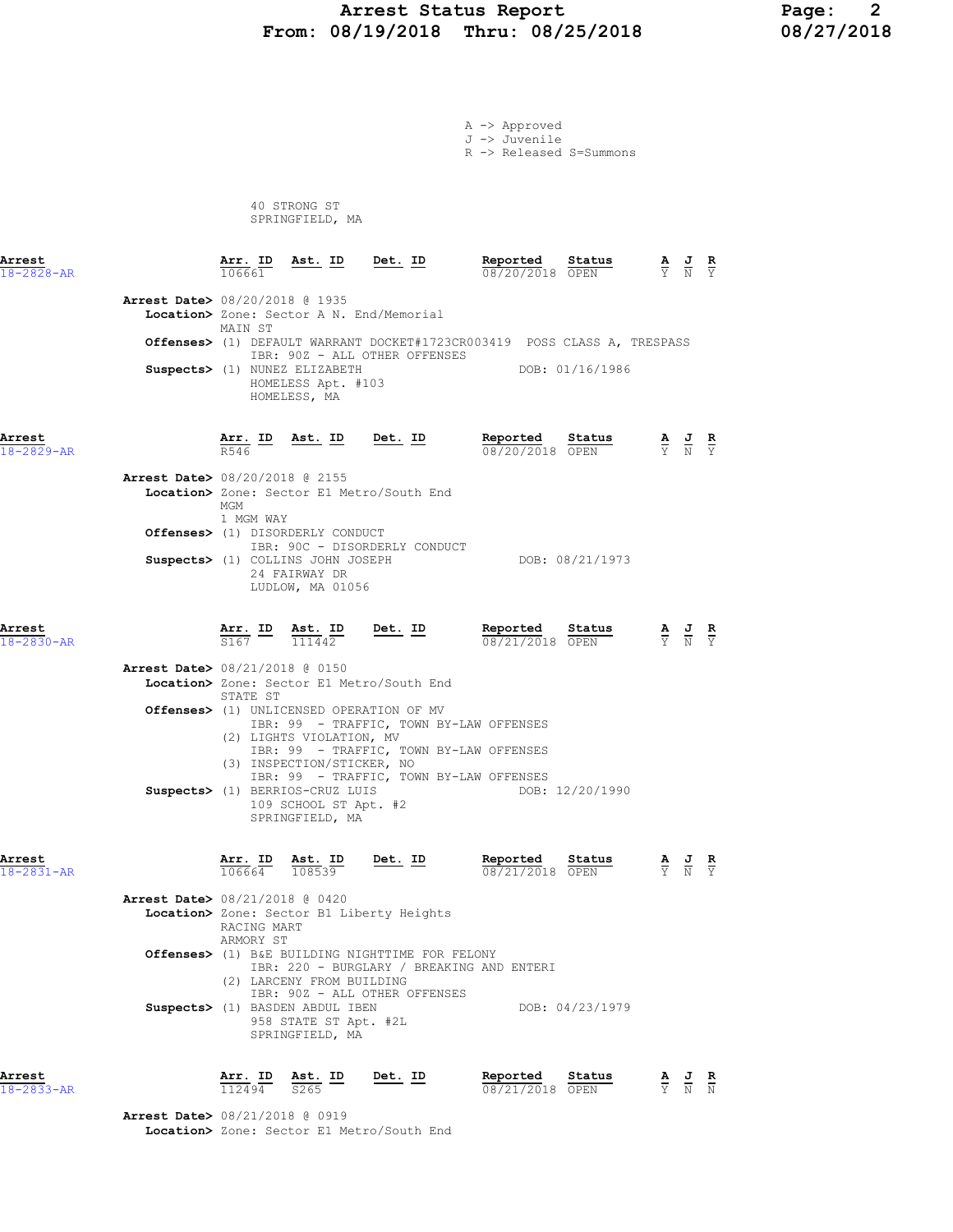## Arrest Status Report Page: 3 From: 08/19/2018 Thru: 08/25/2018 08/27/2018

|                            |                                                                          |                                           |                                                                                                                                                                                           |                                                                                                                                                                                                                                                             | A -> Approved<br>J -> Juvenile<br>R -> Released S=Summons |                 |                                                                                                 |               |
|----------------------------|--------------------------------------------------------------------------|-------------------------------------------|-------------------------------------------------------------------------------------------------------------------------------------------------------------------------------------------|-------------------------------------------------------------------------------------------------------------------------------------------------------------------------------------------------------------------------------------------------------------|-----------------------------------------------------------|-----------------|-------------------------------------------------------------------------------------------------|---------------|
|                            |                                                                          | BROAD ST<br>(4) RESIST ARREST<br>HOMELESS | (3) DISORDERLY CONDUCT<br>UNKNOWN, UK                                                                                                                                                     | Offenses> (1) VIOL. OF CITY ORD. - Panhandling<br>IBR: 90Z - ALL OTHER OFFENSES<br>(2) VIOL. OF CITY ORD.-Littering<br>IBR: 90Z - ALL OTHER OFFENSES<br>IBR: 90C - DISORDERLY CONDUCT<br>IBR: 13B - SIMPLE ASSAULT<br>Suspects> (1) RIDDICK MARVIN LEWIS JR | DOB: 04/30/1981                                           |                 |                                                                                                 |               |
| Arrest<br>18-2834-AR       |                                                                          |                                           | $\frac{\texttt{Arr. ID}}{112491}$ $\frac{\texttt{ Ast. ID}}{W944}$ $\frac{\texttt{Det. ID}}{W944}$                                                                                        |                                                                                                                                                                                                                                                             | Reported<br>08/21/2018 OPEN                               | Status          | $\frac{\mathbf{A}}{\mathbf{Y}}$ $\frac{\mathbf{J}}{\mathbf{N}}$ $\frac{\mathbf{R}}{\mathbf{Y}}$ |               |
|                            | <b>Arrest Date&gt; 08/21/2018 @ 1330</b><br>Offenses> (1) ARREST WARRANT | 310 ARCADIA BLVD<br>(2) RESIST ARREST     |                                                                                                                                                                                           | Location> Zone: Sector H2 Forest Park/EFP<br>IBR: 90Z - ALL OTHER OFFENSES                                                                                                                                                                                  |                                                           |                 |                                                                                                 |               |
|                            |                                                                          |                                           | IBR: 13B - SIMPLE ASSAULT<br>Suspects> (1) AMOAKO JUSTICE KWAKU<br>289 ARCADIA BLVD<br>SPRINGFIELD, MA 01118                                                                              |                                                                                                                                                                                                                                                             |                                                           | DOB: 10/01/1987 |                                                                                                 |               |
| Arrest<br>18-2835-AR       |                                                                          |                                           | $\frac{\texttt{Arr. ID}}{\texttt{S695}}$ $\frac{\texttt{ Ast. ID}}{\texttt{V058}}$                                                                                                        | $Det. ID$                                                                                                                                                                                                                                                   | Reported<br>08/21/2018 OPEN                               | Status          | $\frac{\mathbf{A}}{\mathbf{Y}}$ $\frac{\mathbf{J}}{\mathbf{N}}$ $\frac{\mathbf{R}}{\mathbf{Y}}$ |               |
|                            | <b>Arrest Date&gt; 08/21/2018 @ 1340</b>                                 | PARKER ST LIBRARY<br>1187 PARKER ST       | Offenses> (1) DEFAULT WARRANT<br>(2) DEFAULT WARRANT                                                                                                                                      | Location> Zone: Sector I2 16Acr/Outer Bel<br>IBR: 90Z - ALL OTHER OFFENSES<br>IBR: 90Z - ALL OTHER OFFENSES<br>(3) DEFAULT WARRANT 1623CR004357                                                                                                             |                                                           |                 |                                                                                                 |               |
|                            | Suspects> (1) CAPPAS JAIRO                                               |                                           | 20 INGLEWOOD AVE<br>SPRINGFIELD, MA                                                                                                                                                       | IBR: 90Z - ALL OTHER OFFENSES                                                                                                                                                                                                                               |                                                           | DOB: 04/01/1994 |                                                                                                 |               |
| Arrest<br>$18 - 2836 - AR$ |                                                                          | <u>Arr. ID</u><br>B684                    | Ast. ID<br>108846                                                                                                                                                                         | <u>Det. ID</u>                                                                                                                                                                                                                                              | Reported<br>08/21/2018 OPEN                               | Status          | $\frac{\mathbf{A}}{\mathbf{Y}}$ $\frac{\mathbf{J}}{\mathbf{N}}$                                 | $\frac{R}{Y}$ |
|                            | Arrest Date> 08/21/2018 @ 1645                                           | 1630 BOSTON RD                            | PEOPLES UNITED BANK<br>(2) UTTER FALSE DOCUMENT<br>(3) IDENTITY FRAUD<br>IBR: 26C - IMPERSONATION<br>(4) UTTER FALSE DOCUMENT<br>Suspects> (1) NOONAN ELLEN PATRICIA<br>1122 FRANKLIN AVE | Location> Zone: Sector G2 P.P./Boston Rd.<br>Offenses> (1) LARCENY OVER \$1200 BY SINGLE SCHEME<br>IBR: 250 - COUNTERFEITING / FORGERY<br>IBR: 250 - COUNTERFEITING / FORGERY                                                                               | IBR: 26A - FALSE PRETENSES / SWINDLE / CO                 | DOB: 05/20/1978 |                                                                                                 |               |
| Arrest<br>18-2838-AR       |                                                                          | BRONX, NY<br>Arr. ID<br>K456              | Ast. ID<br>H544                                                                                                                                                                           | Det. ID                                                                                                                                                                                                                                                     | Reported<br>08/21/2018 OPEN                               | Status          | $\frac{\mathbf{A}}{\mathbf{Y}}$ $\frac{\mathbf{J}}{\mathbf{N}}$ $\frac{\mathbf{R}}{\mathbf{Y}}$ |               |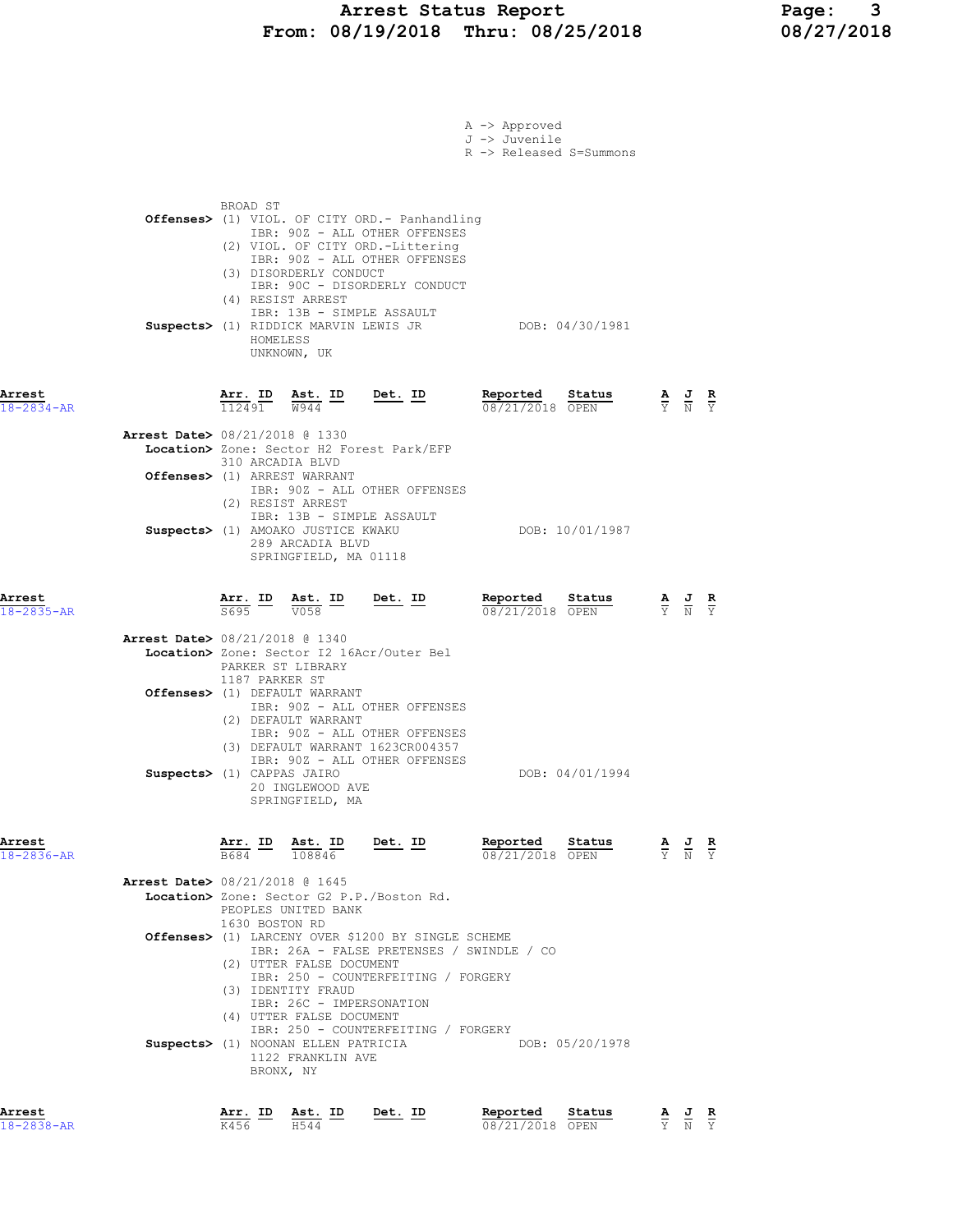## Arrest Status Report Page: 4 From: 08/19/2018 Thru: 08/25/2018 08/27/2018

|                                          |                                        |                                                                                        |                                                                                                                                                                        | A -> Approved<br>J -> Juvenile<br>R -> Released S=Summons                               |                 |                                                                                                 |  |
|------------------------------------------|----------------------------------------|----------------------------------------------------------------------------------------|------------------------------------------------------------------------------------------------------------------------------------------------------------------------|-----------------------------------------------------------------------------------------|-----------------|-------------------------------------------------------------------------------------------------|--|
| Arrest Date> 08/21/2018 @ 1836           |                                        | 980 BERKSHIRE AVE<br>Offenses> (1) DRUG, POSSESS CLASS B                               | Location> Zone: Sector D1 Indian Orchard<br>IBR: 35A - DRUG / NARCOTIC VIOLATIONS                                                                                      |                                                                                         |                 |                                                                                                 |  |
|                                          |                                        | (2) ARREST WARRANT<br>Suspects> (1) FELSENTREGER LUKE A<br>529 BIRCH ST<br>BRISTOL, CT | IBR: 90Z - ALL OTHER OFFENSES<br>(3) LICENSE SUSPENDED, OP MV WITH                                                                                                     | IBR: 99 - TRAFFIC, TOWN BY-LAW OFFENSES                                                 | DOB: 07/07/1980 |                                                                                                 |  |
| Arrest<br>18-2839-AR                     | Arr. ID<br>K456 G                      | Ast. ID<br>H544                                                                        | $Det. ID$                                                                                                                                                              | Reported Status<br>08/21/2018 OPEN                                                      |                 | $\frac{\mathbf{A}}{\mathbf{Y}}$ $\frac{\mathbf{J}}{\mathbf{N}}$ $\frac{\mathbf{R}}{\mathbf{Y}}$ |  |
| <b>Arrest Date&gt; 08/21/2018 @ 1830</b> |                                        |                                                                                        | Location> Zone: Sector D1 Indian Orchard                                                                                                                               |                                                                                         |                 |                                                                                                 |  |
|                                          |                                        | 980 BERKSHIRE AVE<br>Offenses> (1) DRUG, DISTRIBUTE CLASS D                            | IBR: 35A - DRUG / NARCOTIC VIOLATIONS<br>(2) DRUG, POSSESS TO DISTRIB CLASS D                                                                                          |                                                                                         |                 |                                                                                                 |  |
|                                          |                                        | Suspects> (1) BEARDSLEY JEFFREY A<br>980 BERKSHIRE AVE                                 | IBR: 35A - DRUG / NARCOTIC VIOLATIONS<br>SPRINGFIELD, MA 01109-2028                                                                                                    |                                                                                         | DOB: 07/16/1982 |                                                                                                 |  |
| Arrest<br>18-2840-AR                     | $\frac{\texttt{Arr.}}{\text{K456}}$ ID | $\frac{\text{Ast.}}{\text{H544}}$ ID                                                   | <u>Det. ID</u>                                                                                                                                                         | Reported<br>08/21/2018 OPEN                                                             | Status          | $\frac{\mathbf{A}}{\mathbf{Y}}$ $\frac{\mathbf{J}}{\mathbf{N}}$ $\frac{\mathbf{R}}{\mathbf{Y}}$ |  |
| <b>Arrest Date&gt;</b> 08/21/2018 @ 2000 |                                        |                                                                                        | Location> Zone: Sector D1 Indian Orchard                                                                                                                               |                                                                                         |                 |                                                                                                 |  |
|                                          |                                        | 980 BERKSHIRE AVE                                                                      | Offenses> (1) DRUG, DISTRIBUTE CLASS B, SUBSQ.OFF.                                                                                                                     |                                                                                         |                 |                                                                                                 |  |
|                                          |                                        | (3) DRUG, DISTRIBUTE CLASS D<br>(5) DEFAULT WARRANT                                    | IBR: 35A - DRUG / NARCOTIC VIOLATIONS<br>IBR: 35A - DRUG / NARCOTIC VIOLATIONS<br>IBR: 35A - DRUG / NARCOTIC VIOLATIONS<br>(4) LICENSE REVOKED AS HTO, OPERATE MV WITH | (2) DRUG, POSSESS TO DISTRIB CLASS B, SUBSQ.<br>IBR: 99 - TRAFFIC, TOWN BY-LAW OFFENSES |                 |                                                                                                 |  |
|                                          |                                        | Suspects> (1) BROWN BRANDON TERRELLE<br>35 CONTINENTAL ST<br>SPRINGFIELD, MA           | IBR: 90Z - ALL OTHER OFFENSES                                                                                                                                          |                                                                                         | DOB: 06/15/1983 |                                                                                                 |  |
| Arrest<br>18-2841-AR                     | Arr. ID<br>G889                        | <u>Ast. ID</u><br>S698                                                                 | Det. ID                                                                                                                                                                | Reported<br>08/21/2018 OPEN                                                             | Status          | $\frac{\mathbf{A}}{\mathbf{Y}}$ $\frac{\mathbf{J}}{\mathbf{N}}$ $\frac{\mathbf{R}}{\mathbf{Y}}$ |  |
| Arrest Date> 08/21/2018 @ 2135           | IN THE STREET<br>HIGH ST               |                                                                                        | Location> Zone: Sector E2 Metro/6Corners                                                                                                                               |                                                                                         |                 |                                                                                                 |  |
|                                          |                                        | Offenses> (1) DRUG, POSSESS CLASS A<br>(2) DRUG, POSSESS CLASS B                       | IBR: 35A - DRUG / NARCOTIC VIOLATIONS<br>IBR: 35A - DRUG / NARCOTIC VIOLATIONS                                                                                         |                                                                                         |                 |                                                                                                 |  |
|                                          | HOMELESS                               | (3) RESIST ARREST<br>Suspects> (1) SAN MIGUEL LUIS JAVIER<br>HOMELESS, MA              | IBR: 13B - SIMPLE ASSAULT                                                                                                                                              |                                                                                         | DOB: 04/26/1973 |                                                                                                 |  |
| Arrest                                   |                                        | Arr. ID Ast. ID Det. ID                                                                |                                                                                                                                                                        | Reported                                                                                | Status          | AJR                                                                                             |  |

18-2842-AR S167 111442 08/22/2018 OPEN Y N Y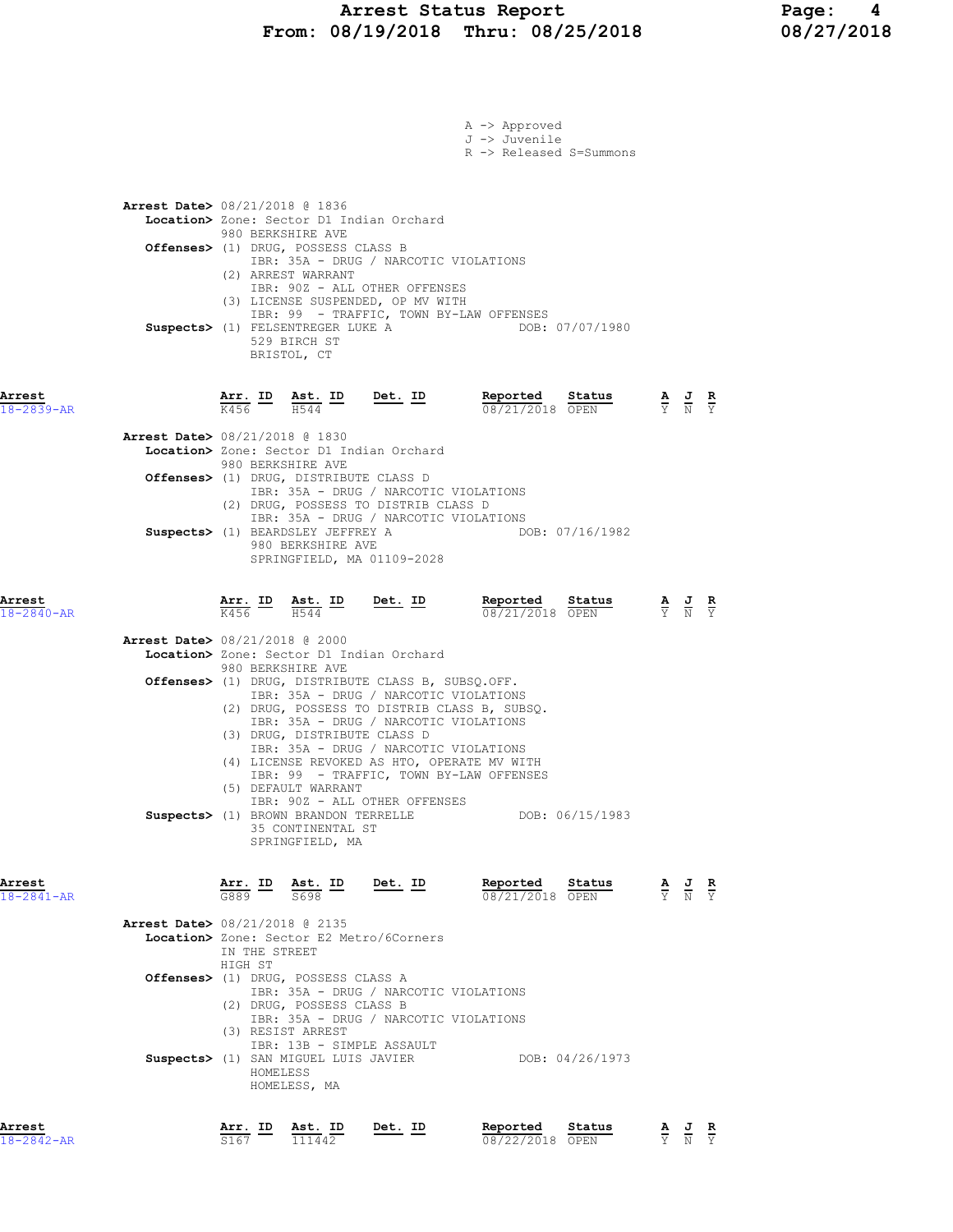|                            |                                          |                   |                                                                                                                     |                                                                                                 | A -> Approved<br>J -> Juvenile | R -> Released S=Summons |                                                                 |  |
|----------------------------|------------------------------------------|-------------------|---------------------------------------------------------------------------------------------------------------------|-------------------------------------------------------------------------------------------------|--------------------------------|-------------------------|-----------------------------------------------------------------|--|
|                            | <b>Arrest Date&gt; 08/22/2018 @ 0037</b> |                   | FIFTH ALARM LOUNGE<br>775 WORTHINGTON ST<br><b>Offenses&gt;</b> (1) DISORDERLY CONDUCT<br>(2) A&B ON POLICE OFFICER | Location> Zone: Sector E2 Metro/6Corners<br>IBR: 90C - DISORDERLY CONDUCT                       |                                |                         |                                                                 |  |
|                            |                                          | (3) RESIST ARREST | (4) DRUG, POSSESS CLASS E<br>Suspects> (1) SANTANA DARITZA<br>6 MONMOUTH ST<br>LAWRENCE, MA                         | IBR: 13B - SIMPLE ASSAULT<br>IBR: 13B - SIMPLE ASSAULT<br>IBR: 35A - DRUG / NARCOTIC VIOLATIONS |                                | DOB: 09/13/1993         |                                                                 |  |
| Arrest<br>$18 - 2845 - AR$ |                                          | Arr. ID<br>111530 | Ast. ID<br>107873                                                                                                   | <u>Det. ID</u>                                                                                  | Reported<br>08/22/2018 OPEN    | Status                  | $\frac{\mathbf{A}}{\mathbf{Y}}$ $\frac{\mathbf{J}}{\mathbf{N}}$ |  |
|                            | Arrest Date> 08/22/2018 @ 0238           |                   |                                                                                                                     |                                                                                                 |                                |                         |                                                                 |  |
|                            |                                          | 21 GREENLEAF ST   | Location> Zone: Sector H1 Forest Park                                                                               |                                                                                                 |                                |                         |                                                                 |  |
|                            |                                          |                   | Offenses> (1) STOP FOR POLICE, FAIL                                                                                 |                                                                                                 |                                |                         |                                                                 |  |
|                            |                                          |                   |                                                                                                                     | IBR: 99 - TRAFFIC, TOWN BY-LAW OFFENSES<br>(2) RECKLESS OPERATION OF MOTOR VEHICLE              |                                |                         |                                                                 |  |
|                            |                                          |                   |                                                                                                                     | IBR: 99 - TRAFFIC, TOWN BY-LAW OFFENSES                                                         |                                |                         |                                                                 |  |
|                            |                                          |                   |                                                                                                                     | (3) LICENSE SUSPENDED, OP MV WITH<br>IBR: 99 - TRAFFIC, TOWN BY-LAW OFFENSES                    |                                |                         |                                                                 |  |
|                            |                                          |                   | (4) NUMBER PLATE VIOLATION                                                                                          |                                                                                                 |                                |                         |                                                                 |  |
|                            |                                          |                   | (5) UNINSURED MOTOR VEHICLE                                                                                         | IBR: 99 - TRAFFIC, TOWN BY-LAW OFFENSES                                                         |                                |                         |                                                                 |  |
|                            |                                          |                   |                                                                                                                     | IBR: 99 - TRAFFIC, TOWN BY-LAW OFFENSES                                                         |                                |                         |                                                                 |  |
|                            |                                          |                   |                                                                                                                     | (6) UNREGISTERED MOTOR VEHICLE<br>IBR: 99 - TRAFFIC, TOWN BY-LAW OFFENSES                       |                                |                         |                                                                 |  |
|                            |                                          |                   |                                                                                                                     | (7) FIREARM IN FELONY, POSSESS                                                                  |                                |                         |                                                                 |  |
|                            |                                          |                   |                                                                                                                     | IBR: 520 - WEAPON LAW VIOLATIONS<br>(8) FIREARM, CARRY WITHOUT LICENSE LOADED c269 s.10(n)      |                                |                         |                                                                 |  |
|                            |                                          |                   |                                                                                                                     | IBR: 520 - WEAPON LAW VIOLATIONS                                                                |                                |                         |                                                                 |  |
|                            |                                          |                   |                                                                                                                     | (9) FIREARM WITHOUT LICENSE, CARRY LOADED c269/10(a) & (n)<br>IBR: 520 - WEAPON LAW VIOLATIONS  |                                |                         |                                                                 |  |
|                            |                                          |                   |                                                                                                                     | (10) DEFAULT WARRANT 1523CR003072                                                               |                                |                         |                                                                 |  |
|                            |                                          |                   | (11) ARREST WARRANT                                                                                                 | IBR: 90Z - ALL OTHER OFFENSES                                                                   |                                |                         |                                                                 |  |
|                            |                                          |                   |                                                                                                                     | IBR: 90Z - ALL OTHER OFFENSES                                                                   |                                |                         |                                                                 |  |
|                            |                                          |                   | (12) ARREST WARRANT                                                                                                 | IBR: 90Z - ALL OTHER OFFENSES                                                                   |                                |                         |                                                                 |  |
|                            |                                          |                   |                                                                                                                     | (13) FALSE NAME/SSN, ARRESTEE FURNISH<br>IBR: 90Z - ALL OTHER OFFENSES                          |                                |                         |                                                                 |  |
|                            |                                          |                   | (14) A&B ON POLICE OFFICER                                                                                          |                                                                                                 |                                |                         |                                                                 |  |
|                            |                                          |                   | (15) A&B ON POLICE OFFICER                                                                                          | IBR: 13B - SIMPLE ASSAULT                                                                       |                                |                         |                                                                 |  |
|                            |                                          |                   |                                                                                                                     | IBR: 13B - SIMPLE ASSAULT                                                                       |                                |                         |                                                                 |  |
|                            |                                          |                   | (16) RESIST ARREST                                                                                                  | IBR: 13B - SIMPLE ASSAULT                                                                       |                                |                         |                                                                 |  |
|                            |                                          |                   | (17) FIREARM, STORE IMPROP                                                                                          |                                                                                                 |                                |                         |                                                                 |  |
|                            |                                          |                   | (18) FIREARM, STORE IMPROP                                                                                          | IBR: 520 - WEAPON LAW VIOLATIONS                                                                |                                |                         |                                                                 |  |
|                            |                                          |                   |                                                                                                                     | IBR: 520 - WEAPON LAW VIOLATIONS                                                                |                                |                         |                                                                 |  |
|                            |                                          |                   | Suspects> (1) ROBERSON CALVIN R<br>204 ALBEMARLE ST                                                                 |                                                                                                 |                                | DOB: 08/22/1982         |                                                                 |  |
|                            |                                          |                   | SPRINGFIELD, MA 01109                                                                                               |                                                                                                 |                                |                         |                                                                 |  |
|                            |                                          |                   |                                                                                                                     |                                                                                                 |                                |                         |                                                                 |  |

| Arrest           | Arr. ID | Ast. ID | Det. ID | Reported        | Status | AJR   | __ |
|------------------|---------|---------|---------|-----------------|--------|-------|----|
| $18 - 2847 - AR$ | 035300  |         |         | 08/22/2018 OPEN |        | Y N Y |    |

 Arrest Date> 08/22/2018 @ 0925 Location> Zone: Sector H1 Forest Park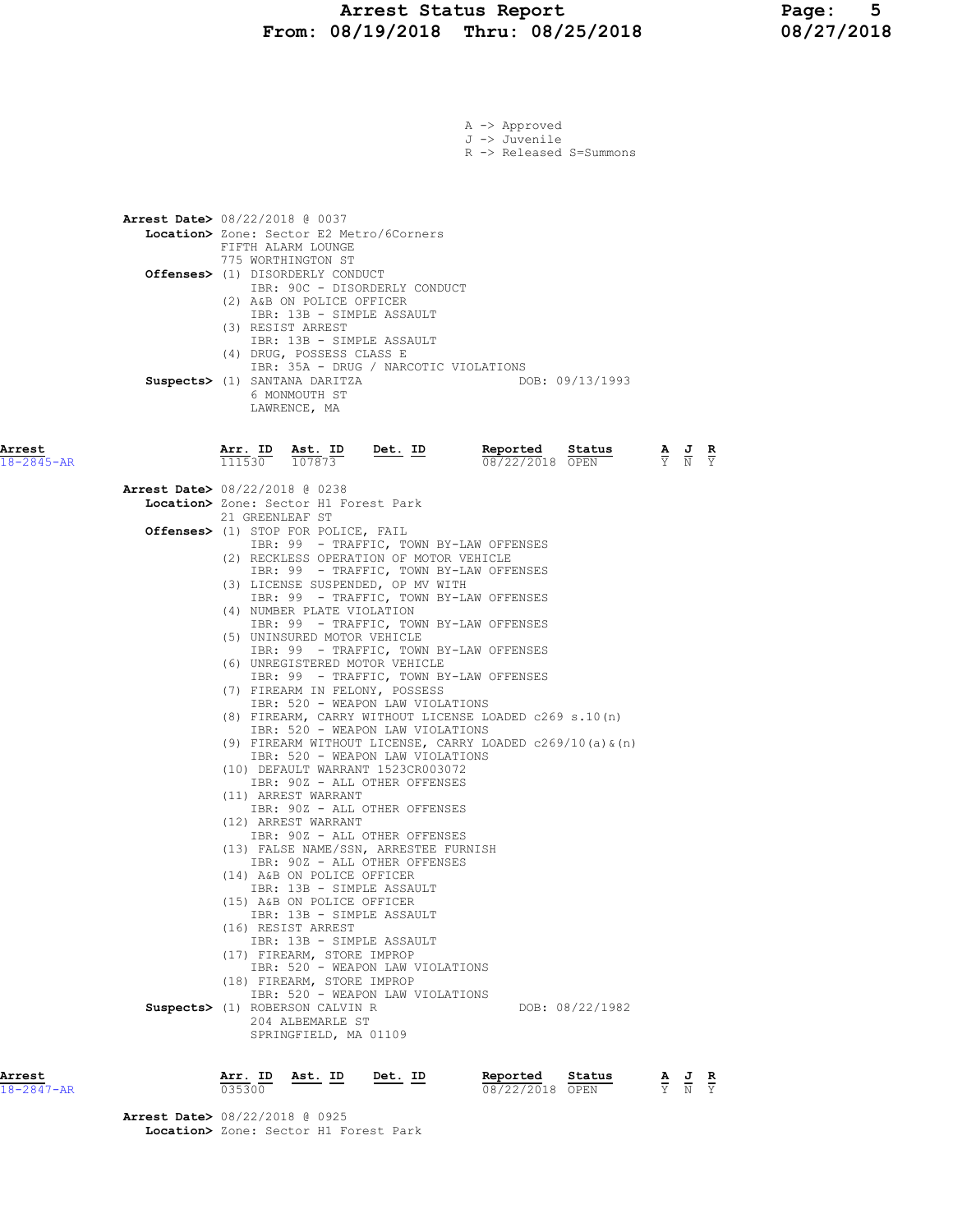## Arrest Status Report Page: 6 From: 08/19/2018 Thru: 08/25/2018 08/27/2018

|                                          |                                                      |                                                                                        |                                                                                                                                                                                                                                                                                                                                   | A -> Approved<br>J -> Juvenile<br>R -> Released S=Summons                                                                                                                                                                                                                                                                                                                                       |                                                                                                 |                                                                                                 |  |
|------------------------------------------|------------------------------------------------------|----------------------------------------------------------------------------------------|-----------------------------------------------------------------------------------------------------------------------------------------------------------------------------------------------------------------------------------------------------------------------------------------------------------------------------------|-------------------------------------------------------------------------------------------------------------------------------------------------------------------------------------------------------------------------------------------------------------------------------------------------------------------------------------------------------------------------------------------------|-------------------------------------------------------------------------------------------------|-------------------------------------------------------------------------------------------------|--|
|                                          | Offenses> (1) TRESPASS<br>Suspects> (1) JORDAN DEBRA | 51-59 FORT PLEASANT AVE<br>SPRINGFIELD, MA                                             | IBR: 90J - TRESPASS OF REAL PROPERTY<br>89 LONGHILL ST Apt. #3A                                                                                                                                                                                                                                                                   | DOB: 08/26/1976                                                                                                                                                                                                                                                                                                                                                                                 |                                                                                                 |                                                                                                 |  |
| Arrest<br>18-2850-AR                     |                                                      | $\frac{\texttt{Arr.}}{\text{R741}}$ ID $\frac{\texttt{ Ast.}}{\text{R456}}$ ID<br>K456 | <u>Det.</u> ID                                                                                                                                                                                                                                                                                                                    | Reported<br>Status<br>08/22/2018 OPEN                                                                                                                                                                                                                                                                                                                                                           |                                                                                                 | $\frac{\mathbf{A}}{\mathbf{Y}}$ $\frac{\mathbf{J}}{\mathbf{N}}$ $\frac{\mathbf{R}}{\mathbf{N}}$ |  |
| Arrest Date> 08/22/2018 @ 1730           | ORANGE ST                                            | Location> Zone: Sector H1 Forest Park                                                  |                                                                                                                                                                                                                                                                                                                                   |                                                                                                                                                                                                                                                                                                                                                                                                 |                                                                                                 |                                                                                                 |  |
|                                          | Suspects> (1) BAEZ JOSE                              | 125 MIDDLESEX ST                                                                       | Offenses> (1) DRUG, POSSESS TO DISTRIB CLASS D<br>IBR: 35A - DRUG / NARCOTIC VIOLATIONS<br>SPRINGFIELD, MA 01107-2111                                                                                                                                                                                                             | DOB: 08/09/1994                                                                                                                                                                                                                                                                                                                                                                                 |                                                                                                 |                                                                                                 |  |
| Arrest<br>$18 - 2851 - AR$               | $\frac{\texttt{Arr.}}{\texttt{R741}}$ ID             | <u>Ast. ID</u><br>K456                                                                 | <u>Det. ID</u>                                                                                                                                                                                                                                                                                                                    | Reported Status $\frac{0.8722}{0.08722}{0.00000}$                                                                                                                                                                                                                                                                                                                                               | $\frac{\mathbf{A}}{\mathbf{Y}}$ $\frac{\mathbf{J}}{\mathbf{N}}$ $\frac{\mathbf{R}}{\mathbf{N}}$ |                                                                                                 |  |
| Arrest Date> 08/22/2018 @ 1730           | ORANGE ST                                            | Location> Zone: Sector H1 Forest Park                                                  |                                                                                                                                                                                                                                                                                                                                   |                                                                                                                                                                                                                                                                                                                                                                                                 |                                                                                                 |                                                                                                 |  |
|                                          |                                                      |                                                                                        | Offenses> (1) DRUG, POSSESS TO DISTRIB CLASS D<br>IBR: 35A - DRUG / NARCOTIC VIOLATIONS                                                                                                                                                                                                                                           |                                                                                                                                                                                                                                                                                                                                                                                                 |                                                                                                 |                                                                                                 |  |
|                                          |                                                      | Suspects> (1) BATISTA JESUS JUNIOR<br>SPRINGFIELD, MA                                  | 45 PENDLETON AVE Apt. #27                                                                                                                                                                                                                                                                                                         | DOB: 12/10/1989                                                                                                                                                                                                                                                                                                                                                                                 |                                                                                                 |                                                                                                 |  |
| Arrest<br>$18 - 2853 - AR$               | $\frac{\texttt{Arr.}}{\texttt{T736}}$ ID             | <u>Ast. ID</u><br>109869                                                               | $Det. ID$                                                                                                                                                                                                                                                                                                                         | <u>Reported</u><br>Status<br>08/22/2018 OPEN                                                                                                                                                                                                                                                                                                                                                    |                                                                                                 | $\frac{\mathbf{A}}{\mathbf{Y}}$ $\frac{\mathbf{J}}{\mathbf{N}}$ $\frac{\mathbf{R}}{\mathbf{N}}$ |  |
| <b>Arrest Date&gt; 08/22/2018 @ 1800</b> | CALHOUN ST                                           |                                                                                        | Location> Zone: Sector A N. End/Memorial                                                                                                                                                                                                                                                                                          |                                                                                                                                                                                                                                                                                                                                                                                                 |                                                                                                 |                                                                                                 |  |
|                                          | Suspects> (1) ORTIZ ANGEL A                          | (5) A&B ON POLICE OFFICER<br>(6) RESIST ARREST<br>142 PLAINFIELD ST<br>SPRINGFIELD, MA | IBR: 90Z - ALL OTHER OFFENSES<br>IBR: 90Z - ALL OTHER OFFENSES<br>IBR: 90Z - ALL OTHER OFFENSES<br>(4) RAILROAD TRACK, WALK/RIDE ON<br>IBR: 90Z - ALL OTHER OFFENSES<br>IBR: 13B - SIMPLE ASSAULT<br>IBR: 13B - SIMPLE ASSAULT<br>IBR: 90Z - ALL OTHER OFFENSES<br>IBR: 90Z - ALL OTHER OFFENSES<br>IBR: 90Z - ALL OTHER OFFENSES | <b>Offenses&gt;</b> (1) Bicycles; operation and equipment; regulations;<br>(2) Bicycles; operation and equipment; regulations;<br>(3) Bicycles; operation and equipment; regulations;<br>(7) Bicycles; operation and equipment; regulations;<br>(8) Bicycles; operation and equipment; regulations;<br>(9) ARREST WARRANT 1823CR0004387 (UNLICENSED OPERATION, LIGHTS VIOL.)<br>DOB: 09/16/1981 |                                                                                                 |                                                                                                 |  |
| Arrest<br>18-2856-AR                     | $\frac{\text{Arr.}}{\text{E144}}$ ID                 | $\frac{\text{Ast.}}{\text{L682}}$ ID                                                   | Det. ID                                                                                                                                                                                                                                                                                                                           | Reported<br>Status<br>08/22/2018 OPEN                                                                                                                                                                                                                                                                                                                                                           |                                                                                                 | $\frac{\mathbf{A}}{\mathbf{Y}}$ $\frac{\mathbf{J}}{\mathbf{N}}$ $\frac{\mathbf{R}}{\mathbf{N}}$ |  |
| <b>Arrest Date&gt; 08/22/2018 @ 2123</b> | REVERE ST                                            |                                                                                        | Location> Zone: Sector H2 Forest Park/EFP                                                                                                                                                                                                                                                                                         |                                                                                                                                                                                                                                                                                                                                                                                                 |                                                                                                 |                                                                                                 |  |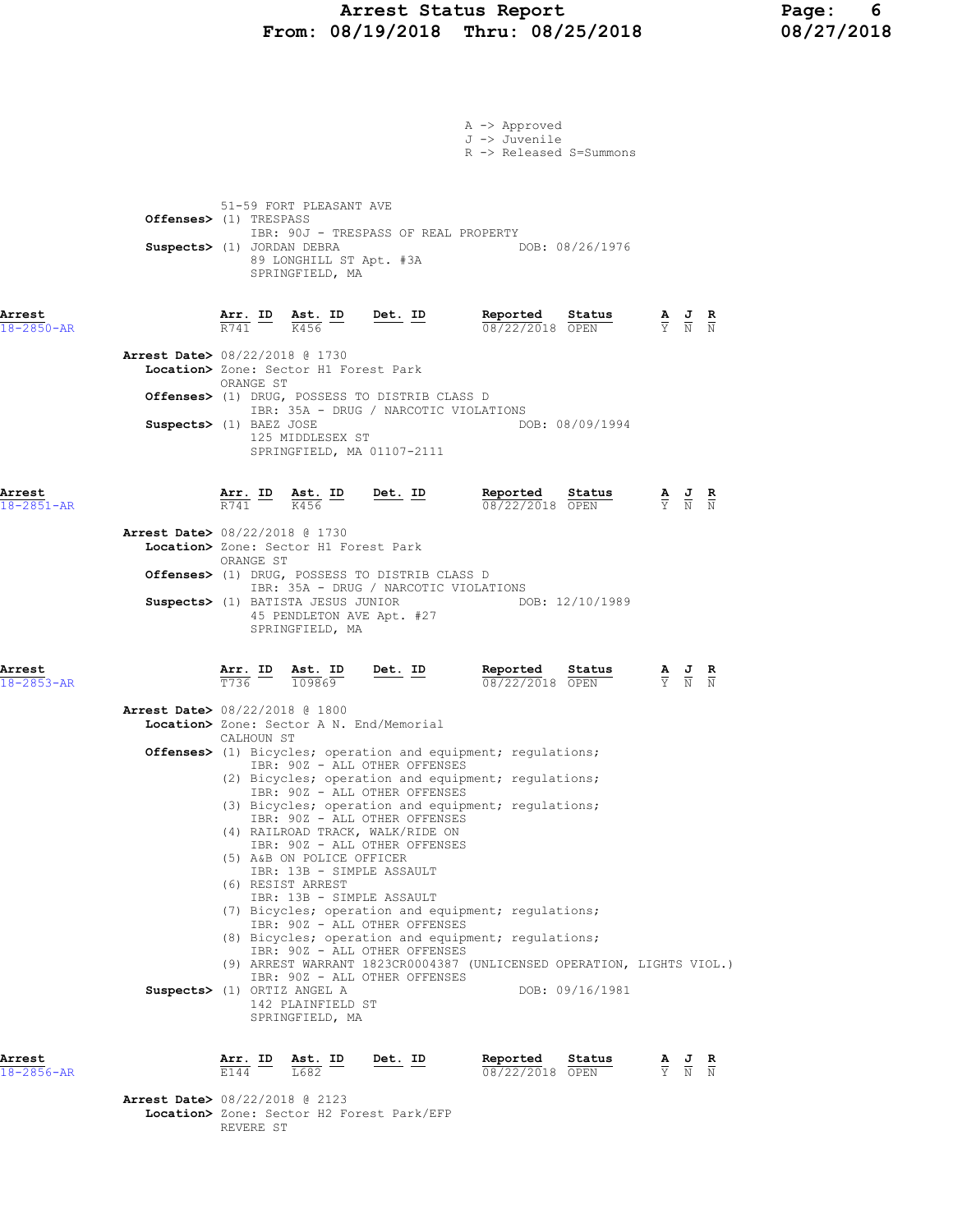|                            |                                                                                                                                                                                                                                                                                                               | A -> Approved<br>J -> Juvenile<br>R -> Released S=Summons |                                                                                                 |
|----------------------------|---------------------------------------------------------------------------------------------------------------------------------------------------------------------------------------------------------------------------------------------------------------------------------------------------------------|-----------------------------------------------------------|-------------------------------------------------------------------------------------------------|
|                            | <b>Offenses&gt;</b> (1) STOP/YIELD, FAIL TO<br>IBR: 99 - TRAFFIC, TOWN BY-LAW OFFENSES<br>(2) STOP FOR POLICE, FAIL<br>IBR: 99 - TRAFFIC, TOWN BY-LAW OFFENSES<br>(3) RECKLESS OPERATION OF MOTOR VEHICLE<br>IBR: 99 - TRAFFIC, TOWN BY-LAW OFFENSES<br>42 MARSDEN ST<br>SPRINGFIELD, MA                      | Suspects> (1) MORENO-ORTIZ JHONLEIVIS DOB: 06/12/1991     |                                                                                                 |
| Arrest<br>$18 - 2857 - AR$ | <b><u>Arr. ID</u> Ast. ID Det. ID</b><br>$\frac{111535}{100621}$ <b>Det. ID</b>                                                                                                                                                                                                                               | Reported Status<br>08/22/2018 OPEN                        | $\frac{\mathbf{A}}{\mathbf{Y}}$ $\frac{\mathbf{J}}{\mathbf{N}}$ $\frac{\mathbf{R}}{\mathbf{N}}$ |
|                            | <b>Arrest Date&gt; 08/22/2018 @ 2140</b><br>Location> Zone: Sector H2 Forest Park/EFP<br>REVERE ST                                                                                                                                                                                                            |                                                           |                                                                                                 |
|                            | Offenses> (1) SPEEDING<br>IBR: 99 - TRAFFIC, TOWN BY-LAW OFFENSES<br>(2) UNLICENSED OPERATION OF MV<br>IBR: 99 - TRAFFIC, TOWN BY-LAW OFFENSES                                                                                                                                                                |                                                           |                                                                                                 |
|                            | Suspects> (1) OLIVA JUAN ALEXIS<br>180 LEYFRED TER<br>SPRINGFIELD, MA 01108                                                                                                                                                                                                                                   | DOB: 11/22/1985                                           |                                                                                                 |
| Arrest<br>$18 - 2858 - AR$ | $\frac{\texttt{Arr. ID}}{108539}$ $\frac{\texttt{ Ast. ID}}{P697}$ $\frac{\texttt{Det. ID}}{P697}$                                                                                                                                                                                                            | Reported Status<br>08/23/2018 OPEN                        | $\frac{\mathbf{A}}{\mathbf{Y}}$ $\frac{\mathbf{J}}{\mathbf{N}}$ $\frac{\mathbf{R}}{\mathbf{Y}}$ |
|                            | Arrest Date> 08/23/2018 @ 0115<br>Location> Zone: Sector B1 Liberty Heights<br>63 CONNECTICUT AVE                                                                                                                                                                                                             |                                                           |                                                                                                 |
|                            | Offenses> (1) B&E VEHICLE/BOAT NIGHTTIME FOR FELONY<br>IBR: 23F - THEFT FROM MOTOR VEHICLE<br>(2) B&E VEHICLE/BOAT NIGHTTIME FOR FELONY<br>IBR: 23F - THEFT FROM MOTOR VEHICLE<br>(3) LARCENY UNDER \$1200<br>IBR: 23H - ALL OTHER LARCENY<br>Suspects> (1) SWEENEY PATRICK<br>106 WAIT ST<br>SPRINGFIELD, MA | DOB: 08/21/1998                                           |                                                                                                 |
| Arrest<br>18-2861-AR       | Arr. ID<br>Det. ID<br>Ast. ID<br>M467<br><b>B218</b>                                                                                                                                                                                                                                                          | Reported<br>Status<br>08/23/2018 OPEN                     | $\frac{\mathbf{A}}{\mathbf{Y}}$ $\frac{\mathbf{J}}{\mathbf{N}}$<br>$\frac{\mathbf{R}}{N}$       |
|                            | <b>Arrest Date&gt; 08/23/2018 @ 1132</b><br>Location> Zone: Sector I1 16Acr/Outer Bel<br>93 BALBOA DR                                                                                                                                                                                                         |                                                           |                                                                                                 |
|                            | Offenses> (1) ARREST WARRANT 1843CR001741 LARCENY OVER \$1200<br>IBR: 90Z - ALL OTHER OFFENSES<br>Suspects> (1) OLBRYCH ALLISON                                                                                                                                                                               | DOB: 10/22/1999                                           |                                                                                                 |
|                            | 93 BALBOA DR<br>SPRINGFIELD, MA 01119                                                                                                                                                                                                                                                                         |                                                           |                                                                                                 |
| Arrest<br>$18 - 2862 - AR$ | Arr. ID<br>Ast. ID<br>Det. ID<br>111495<br>$\overline{102193}$                                                                                                                                                                                                                                                | Reported<br>Status<br>08/23/2018 OPEN                     | $\frac{\mathbf{A}}{\mathbf{Y}}$ $\frac{\mathbf{J}}{\mathbf{N}}$ $\frac{\mathbf{R}}{\mathbf{N}}$ |
|                            | <b>Arrest Date&gt;</b> 08/23/2018 @ 1200<br>Location> Zone: Sector F1 McKnight/Bay<br>REAR OF                                                                                                                                                                                                                 |                                                           |                                                                                                 |
|                            | 748 STATE ST<br>Offenses> (1) DRUG, DISTRIBUTE CLASS A, SUBSQ.OFF.<br>IBR: 35A - DRUG / NARCOTIC VIOLATIONS<br>(2) LICENSE SUSPENDED, OP MV WITH, SUBSQ.OFF<br>IBR: 99 - TRAFFIC, TOWN BY-LAW OFFENSES                                                                                                        |                                                           |                                                                                                 |
|                            | Suspects> (1) VALLE FERNANDO<br>538 UNION ST Apt. #1                                                                                                                                                                                                                                                          | DOB: 04/26/1963                                           |                                                                                                 |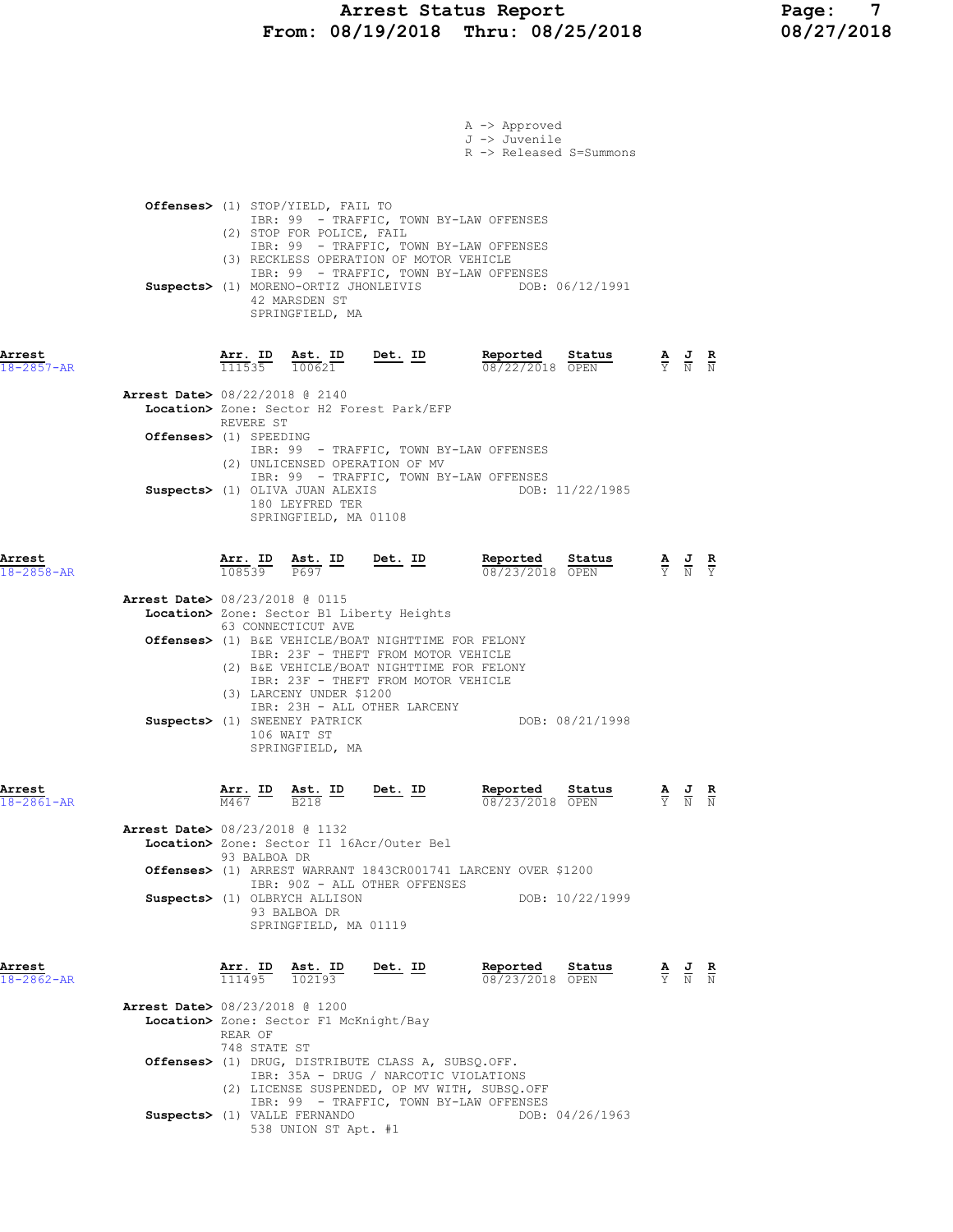#### Arrest Status Report 1992 - Page: 8<br>18/19/2018 Thru: 08/25/2018 - 208/27/2018 From: 08/19/2018 Thru: 08/25/2018

A -> Approved J -> Juvenile R -> Released S=Summons

SPRINGFIELD, MA

| Arrest<br>$18 - 2863 - AR$ |                                          | Arr. ID                                                    | Ast. ID<br>$\overline{105738}$ $\overline{108856}$                                                   | $Det. ID$                                                                                                                        | Reported<br>08/23/2018 OPEN                                                        | Status          | $\frac{\mathbf{A}}{\mathbf{Y}}$ $\frac{\mathbf{J}}{\mathbf{N}}$                                 | R<br>$\overline{\mathsf{Y}}$ |
|----------------------------|------------------------------------------|------------------------------------------------------------|------------------------------------------------------------------------------------------------------|----------------------------------------------------------------------------------------------------------------------------------|------------------------------------------------------------------------------------|-----------------|-------------------------------------------------------------------------------------------------|------------------------------|
|                            | <b>Arrest Date&gt;</b> 08/23/2018 @ 1225 | MEMORIAL BRIDGE                                            | 1677 HALL OF FAME AVE                                                                                | Location> Zone: Sector E1 Metro/South End                                                                                        |                                                                                    |                 |                                                                                                 |                              |
|                            |                                          | (3) SPEEDING                                               | Offenses> (1) STOP FOR POLICE, FAIL                                                                  | (2) RECKLESS OPERATION OF MOTOR VEHICLE                                                                                          | IBR: 99 - TRAFFIC, TOWN BY-LAW OFFENSES<br>IBR: 99 - TRAFFIC, TOWN BY-LAW OFFENSES |                 |                                                                                                 |                              |
|                            |                                          |                                                            | (4) A&B WITH DANGEROUS WEAPON<br>(5) STOP/YIELD, FAIL TO<br>(6) ROBBERY, ARMED<br>IBR: 120 - ROBBERY | IBR: 13A - AGGRAVATED ASSAULT                                                                                                    | IBR: 99 - TRAFFIC, TOWN BY-LAW OFFENSES<br>IBR: 99 - TRAFFIC, TOWN BY-LAW OFFENSES |                 |                                                                                                 |                              |
|                            |                                          |                                                            | (7) ARREST WARRANT<br>Suspects> (1) SAVOIE SCOTT ANDRE<br>111 MYRTLE IO ST<br>SPRINGFIELD, MA 01151  | IBR: 90Z - ALL OTHER OFFENSES                                                                                                    |                                                                                    | DOB: 03/04/1970 |                                                                                                 |                              |
| Arrest<br>$18 - 2864 - AR$ |                                          |                                                            | $\frac{\texttt{Arr.}}{\text{R741}}$ ID $\frac{\texttt{ Ast.}}{\text{K109}}$ ID Det. ID<br>K109       |                                                                                                                                  | Reported<br>08/23/2018 OPEN                                                        | Status          | $\frac{\mathbf{A}}{\mathbf{Y}}$ $\frac{\mathbf{J}}{\mathbf{N}}$                                 |                              |
|                            | Arrest Date> 08/23/2018 @ 1700           | FOREST PARK<br>309 SUMNER AVE                              | Location> Zone: Sector H1 Forest Park                                                                |                                                                                                                                  |                                                                                    |                 |                                                                                                 |                              |
|                            |                                          |                                                            | (2) DRUG, DISTRIBUTE CLASS A                                                                         | Offenses> (1) DRUG, POSSESS TO DISTRIB CLASS A<br>IBR: 35A - DRUG / NARCOTIC VIOLATIONS<br>IBR: 35A - DRUG / NARCOTIC VIOLATIONS |                                                                                    |                 |                                                                                                 |                              |
|                            |                                          |                                                            | Suspects> (1) CARATTINI CESAR<br>20 MANSFIELD ST Apt. #2ND<br>SPRINGFIELD, MA 01108                  |                                                                                                                                  |                                                                                    | DOB: 02/27/1976 |                                                                                                 |                              |
| Arrest<br>18-2865-AR       |                                          | $\frac{\texttt{Arr.}}{\texttt{R741}}$ ID                   | $\frac{\text{Ast.}}{\text{K109}}$ ID                                                                 | <u>Det. ID</u>                                                                                                                   | Reported<br>08/23/2018 OPEN                                                        | Status          | $\frac{\mathbf{A}}{\mathbf{Y}}$ $\frac{\mathbf{J}}{\mathbf{N}}$                                 |                              |
|                            | Arrest Date> 08/23/2018 @ 1700           | FOREST PARK<br>309 SUMNER AVE                              | Location> Zone: Sector H1 Forest Park                                                                | Offenses> (1) DRUG, POSSESS TO DISTRIB CLASS A                                                                                   |                                                                                    |                 |                                                                                                 |                              |
|                            | Suspects> (1) PEREZ JULIO A              |                                                            | 27 HUNT ST<br>SPRINGFIELD, MA 01109-0000                                                             | IBR: 35A - DRUG / NARCOTIC VIOLATIONS                                                                                            |                                                                                    | DOB: 02/20/1961 |                                                                                                 |                              |
| Arrest<br>$18 - 2866 - AR$ |                                          | $\frac{\text{Arr.}}{107920}$ $\frac{\text{ Ast.}}{102820}$ |                                                                                                      | Det. ID                                                                                                                          | Reported<br>08/23/2018 OPEN                                                        | Status          | $\frac{\mathbf{A}}{\mathbf{Y}}$ $\frac{\mathbf{J}}{\mathbf{N}}$ $\frac{\mathbf{R}}{\mathbf{Y}}$ |                              |
|                            | Arrest Date> 08/23/2018 @ 1953           | DORSET ST                                                  |                                                                                                      | Location> Zone: Sector H3 Forest Park/EFP<br><b>Offenses&gt;</b> (1) ARREST WARRANT - DOCKET #1843CR001428                       |                                                                                    |                 |                                                                                                 |                              |
|                            |                                          |                                                            | Suspects> (1) KWIATKOWSKI MOLLY<br>881 MCKINSTRY AVE                                                 | IBR: 90Z - ALL OTHER OFFENSES                                                                                                    |                                                                                    | DOB: 12/08/1996 |                                                                                                 |                              |

CHICOPEE, MA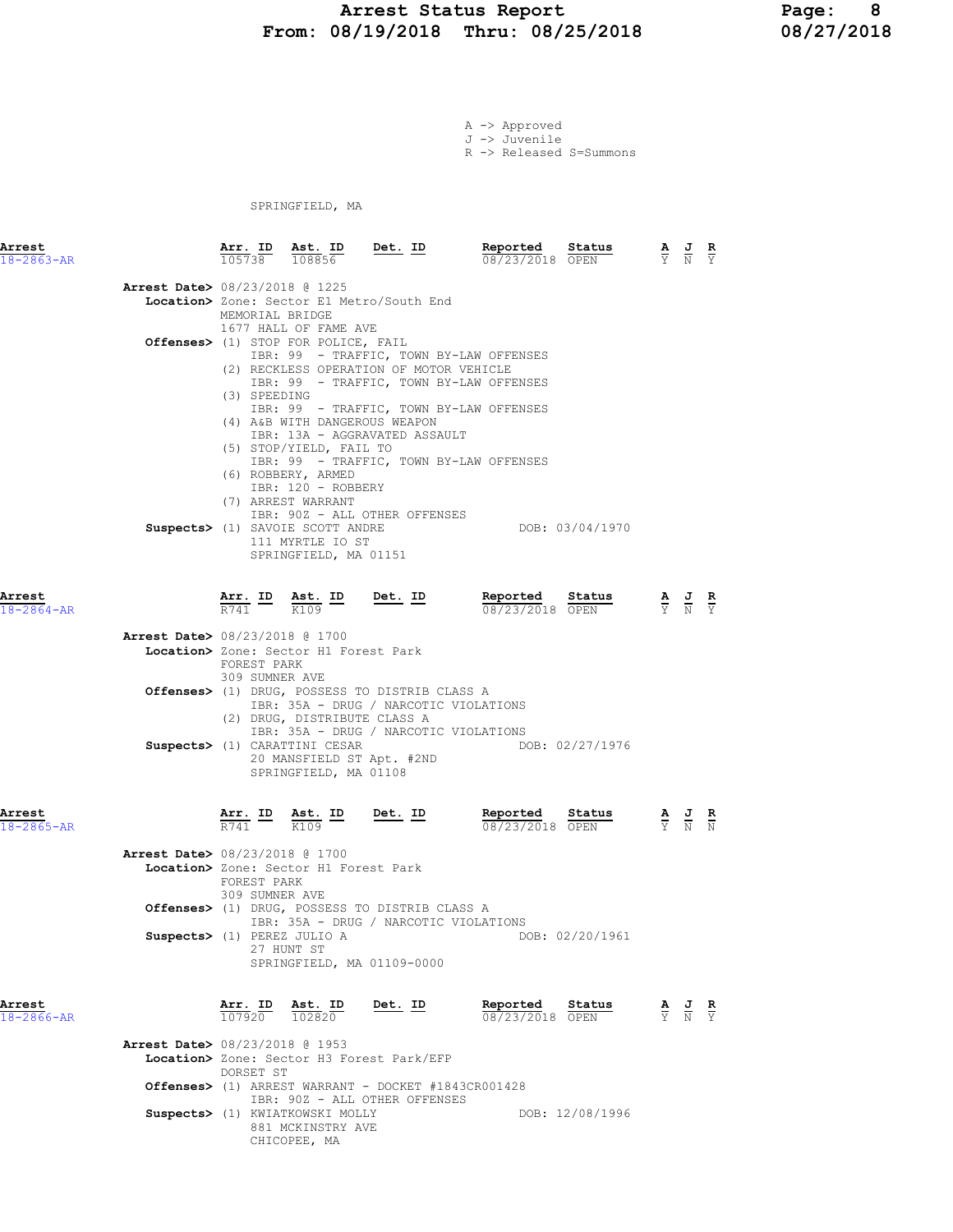# Arrest Status Report 1818 Page: 9<br>18/19/2018 Thru: 08/25/2018 18/27/2018 From: 08/19/2018 Thru: 08/25/2018

|  | A -> Approved |
|--|---------------|
|  | J -> Juvenile |

R -> Released S=Summons

| Arrest<br>$18 - 2867 - AR$ |                                          |                               | $\frac{\text{Arr. ID}}{1025.07}$ $\frac{\text{Ast. ID}}{10665}$ $\frac{\text{ID}}{5}$ $\frac{\text{Det. ID}}{1005.07}$<br>103507 106655      |                                                                                                                                                                          | Reported<br>08/23/2018 OPEN                                                        | Status          | $\frac{A}{Y}$ $\frac{J}{N}$ $\frac{R}{N}$ |                                                                                                 |  |
|----------------------------|------------------------------------------|-------------------------------|----------------------------------------------------------------------------------------------------------------------------------------------|--------------------------------------------------------------------------------------------------------------------------------------------------------------------------|------------------------------------------------------------------------------------|-----------------|-------------------------------------------|-------------------------------------------------------------------------------------------------|--|
|                            | <b>Arrest Date&gt; 08/23/2018 @ 2127</b> | 354 MAIN IO ST                | FAMILY DOLLAR STORE #3                                                                                                                       | Location> Zone: Sector D2 Indian Orchard                                                                                                                                 |                                                                                    |                 |                                           |                                                                                                 |  |
|                            |                                          |                               | IBR: 23C - SHOPLIFTING                                                                                                                       | Offenses> (1) SHOPLIFTING BY CONCEALING MDSE                                                                                                                             |                                                                                    |                 |                                           |                                                                                                 |  |
|                            |                                          |                               | Suspects> (1) MACKENZIE RACHEL<br>242 MAIN IO ST Apt. #1<br>INDIAN ORCHARD, MA 01151                                                         |                                                                                                                                                                          |                                                                                    | DOB: 10/10/1982 |                                           |                                                                                                 |  |
| Arrest<br>18-2868-AR       |                                          |                               |                                                                                                                                              |                                                                                                                                                                          | <b>Arr. ID</b> Ast. ID Det. ID Reported Status A J R<br>109788 5905 2005           |                 |                                           |                                                                                                 |  |
|                            | <b>Arrest Date&gt; 08/23/2018 @ 2258</b> | CENTER STAGE<br>265 DWIGHT ST |                                                                                                                                              | Location> Zone: Sector E1 Metro/South End                                                                                                                                |                                                                                    |                 |                                           |                                                                                                 |  |
|                            |                                          |                               | Offenses> (1) A&B ON POLICE OFFICER<br>IBR: 13B - SIMPLE ASSAULT<br>(2) RESIST ARREST<br>IBR: 13B - SIMPLE ASSAULT<br>(3) DISORDERLY CONDUCT |                                                                                                                                                                          |                                                                                    |                 |                                           |                                                                                                 |  |
|                            | Suspects> (1) GONZALES JUAN              |                               | 15 GIRARD AVE Apt. #501<br>SPRINGFIELD, MA 01108                                                                                             | IBR: 90C - DISORDERLY CONDUCT                                                                                                                                            |                                                                                    | DOB: 06/24/1989 |                                           |                                                                                                 |  |
| Arrest<br>$18 - 2870 - AR$ |                                          |                               |                                                                                                                                              | $\frac{\texttt{Arr. ID}}{103389}$ $\frac{\texttt{ Ast. ID}}{111442}$ Det. ID                                                                                             | Reported<br>08/24/2018 OPEN                                                        | Status          |                                           | $\frac{\mathbf{A}}{\mathbf{Y}}$ $\frac{\mathbf{J}}{\mathbf{N}}$ $\frac{\mathbf{R}}{\mathbf{Y}}$ |  |
|                            | <b>Arrest Date&gt; 08/24/2018 @ 0223</b> | 190 STATE ST                  |                                                                                                                                              | Location> Zone: Sector E1 Metro/South End                                                                                                                                |                                                                                    |                 |                                           |                                                                                                 |  |
|                            |                                          |                               |                                                                                                                                              | <b>Offenses&gt;</b> (1) B&E VEHICLE/BOAT NIGHTTIME FOR FELONY<br>IBR: 23F - THEFT FROM MOTOR VEHICLE                                                                     |                                                                                    |                 |                                           |                                                                                                 |  |
|                            |                                          |                               | Suspects> (1) JOHNSON MYRON GLENN<br>52 AVON PL<br>SPRINGFIELD, MA 01119                                                                     |                                                                                                                                                                          |                                                                                    | DOB: 03/23/1986 |                                           |                                                                                                 |  |
| Arrest<br>$18 - 2871 - AR$ |                                          |                               | $\frac{\texttt{Arr.}}{112476}$ $\frac{\texttt{Ab.}}{111530}$                                                                                 | <u>Det. ID</u>                                                                                                                                                           | Reported Status<br>08/24/2018 OPEN                                                 |                 |                                           | $\frac{\mathbf{A}}{\mathbf{Y}}$ $\frac{\mathbf{J}}{\mathbf{N}}$ $\frac{\mathbf{R}}{\mathbf{Y}}$ |  |
|                            | <b>Arrest Date&gt; 08/24/2018 @ 0452</b> | 80 FAIRFIELD ST               | Location> Zone: Sector H1 Forest Park                                                                                                        |                                                                                                                                                                          |                                                                                    |                 |                                           |                                                                                                 |  |
|                            |                                          |                               |                                                                                                                                              | Offenses> (1) DRUG, POSSESS TO DISTRIB CLASS A<br>IBR: 35A - DRUG / NARCOTIC VIOLATIONS<br>(2) DRUG, POSSESS TO DISTRIB CLASS B<br>IBR: 35A - DRUG / NARCOTIC VIOLATIONS |                                                                                    |                 |                                           |                                                                                                 |  |
|                            |                                          |                               | (4) DRUG, POSSESS CLASS A                                                                                                                    | (3) DRUG, POSSESS TO DISTRIB CLASS B<br>IBR: 35A - DRUG / NARCOTIC VIOLATIONS<br>IBR: 35A - DRUG / NARCOTIC VIOLATIONS                                                   |                                                                                    |                 |                                           |                                                                                                 |  |
|                            |                                          |                               |                                                                                                                                              | (5) NUMBER PLATE VIOLATION TO CONCEAL ID<br>(6) RECEIVE STOLEN PROPERTY -\$1200<br>IBR: 280 - STOLEN PROPERTY OFFENSES                                                   | IBR: 99 - TRAFFIC, TOWN BY-LAW OFFENSES                                            |                 |                                           |                                                                                                 |  |
|                            |                                          |                               | (8) UNINSURED MOTOR VEHICLE                                                                                                                  | (7) LICENSE SUSPENDED, OP MV WITH                                                                                                                                        | IBR: 99 - TRAFFIC, TOWN BY-LAW OFFENSES<br>IBR: 99 - TRAFFIC, TOWN BY-LAW OFFENSES |                 |                                           |                                                                                                 |  |
|                            |                                          |                               |                                                                                                                                              | (9) UNREGISTERED MOTOR VEHICLE                                                                                                                                           |                                                                                    |                 |                                           |                                                                                                 |  |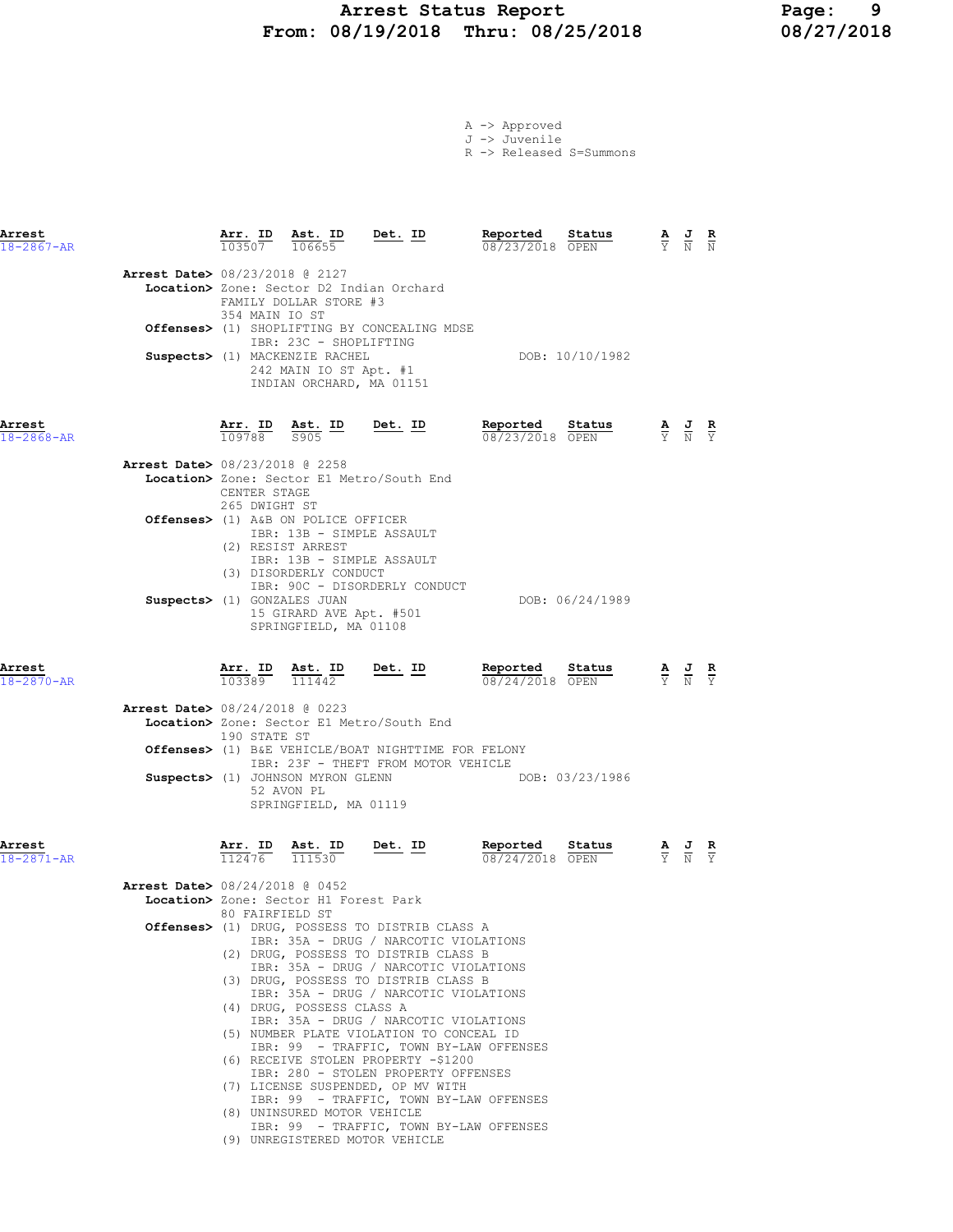# Arrest Status Report Page: 10<br>
18/19/2018 Thru: 08/25/2018 08/27/2018 From: 08/19/2018 Thru: 08/25/2018

|                                                                         |                                |                                                              |                                                                                                                         | A -> Approved<br>J -> Juvenile<br>R -> Released S=Summons                                                                                              |                                                                                                 |  |
|-------------------------------------------------------------------------|--------------------------------|--------------------------------------------------------------|-------------------------------------------------------------------------------------------------------------------------|--------------------------------------------------------------------------------------------------------------------------------------------------------|-------------------------------------------------------------------------------------------------|--|
|                                                                         |                                | 70 ANDREW ST<br>SPRINGFIELD, MA                              |                                                                                                                         | IBR: 99 - TRAFFIC, TOWN BY-LAW OFFENSES<br>Suspects> (1) PRINCIPE CARLOS DANIEL DOB: 10/04/1996                                                        |                                                                                                 |  |
| Arrest<br>$18 - 2873 - AR$                                              | Arr. ID<br>103493              |                                                              |                                                                                                                         | Ast. ID Det. ID Reported Status A J R $\frac{1}{10}$ Det. ID R $\frac{1}{08/24/2018}$ OPEN $\frac{1}{10}$ $\frac{1}{10}$ $\frac{1}{10}$ $\frac{1}{10}$ |                                                                                                 |  |
| Arrest Date> 08/24/2018 @ 0958                                          |                                |                                                              | Location> Zone: Sector A N. End/Memorial<br>CHRISTOPHERS PACKAGE STORE INC                                              |                                                                                                                                                        |                                                                                                 |  |
| Suspects> (1) TORRES JESUS                                              | 2803 MAIN ST                   | 39 ALGONQUIN PL Apt. #1ST<br>SPRINGFIELD, MA 01104           | IBR: 90Z - ALL OTHER OFFENSES                                                                                           | Offenses> (1) DEFAULT WARRANT-1823CR004125, POSS CLASS B<br>DOB: 09/10/1974                                                                            |                                                                                                 |  |
| Arrest<br>$18 - 2874 - AR$                                              |                                |                                                              | $\frac{\texttt{Arr.}}{\text{F150}}$ ID $\frac{\texttt{Ast.}}{\text{S283}}$ ID Det. ID                                   | <b>Reported Status A J R</b><br>$\frac{0.8724}{0.08724}$ OPEN $\frac{1}{2}$ N Y                                                                        |                                                                                                 |  |
| <b>Arrest Date&gt; 08/24/2018 @ 1320</b>                                | 1105 BOSTON RD                 | WALMART SUPERCENTER                                          | Location> Zone: Sector G2 P.P./Boston Rd.                                                                               |                                                                                                                                                        |                                                                                                 |  |
|                                                                         |                                | ***UNKNOWN***                                                | IBR: 90Z - ALL OTHER OFFENSES<br>SPRINGFIELD, MA 01109-3518                                                             | Offenses> (1) ARREST WARRANT-18DL0451SP-INDEC. A&B UNDER 14<br>Suspects> (1) RODRIGUEZ MIGUEL ANGEL DOB: 10/16/1995                                    |                                                                                                 |  |
| Arrest<br>$18 - 2875 - AR$                                              | $\frac{\texttt{Arr.}}{112481}$ | SPO                                                          | $\frac{\text{Ast.}}{\text{CDO}}$ ID Det. ID                                                                             | Reported Status<br>08/24/2018 OPEN                                                                                                                     | $\frac{\mathbf{A}}{\mathbf{Y}}$ $\frac{\mathbf{J}}{\mathbf{N}}$ $\frac{\mathbf{R}}{\mathbf{N}}$ |  |
| <b>Arrest Date&gt;</b> 08/24/2018 @ 1350<br>Suspects> (1) RENZE JUERGEN | 263 ALDEN ST                   | 171 BOWLES PARK<br>SPRINGFIELD, MA                           | Location> Zone: Sector F2 Old&Upper Hill<br>IBR: 90Z - ALL OTHER OFFENSES                                               | Offenses> (1) Violation of a Harassment Prevention Order (HPO)<br>DOB: 01/11/1973                                                                      |                                                                                                 |  |
| Arrest<br>$18 - 2876 - AR$                                              |                                |                                                              | $\frac{\texttt{Arr.}}{\text{H199}}$ ID $\frac{\texttt{Ast.}}{\text{F338}}$ ID Det. ID                                   | Reported Status<br>08/24/2018 OPEN                                                                                                                     | $\frac{\mathbf{A}}{\mathbf{Y}}$ $\frac{\mathbf{J}}{\mathbf{N}}$ $\frac{\mathbf{R}}{\mathbf{N}}$ |  |
| <b>Arrest Date&gt;</b> 08/24/2018 @ 1740                                | ROOM 431 HOTEL.<br>MAIN ST     | Suspects> (1) GUERRA RAMON LUIS JR                           | Location> Zone: Sector E1 Metro/South End<br>Offenses> (1) BREACH OF PEACE WHILE ARMED<br>IBR: 90C - DISORDERLY CONDUCT | DOB: 02/25/2000                                                                                                                                        |                                                                                                 |  |
|                                                                         |                                | 72 TEMPLE ST Apt. #1<br>SPRINGFIELD, MA                      |                                                                                                                         |                                                                                                                                                        |                                                                                                 |  |
| Arrest<br>$18 - 2877 - AR$<br><b>Arrest Date&gt;</b> 08/24/2018 @ 1800  | Arr. ID<br>M488                | $\frac{\texttt{Ast.}}{\text{L}382}$ ID<br>NEAR LOADING DOCKS | <u>Det. ID</u><br>Location> Zone: Sector E1 Metro/South End                                                             | Reported<br>Status<br>08/24/2018 OPEN                                                                                                                  | $\frac{\mathbf{A}}{\mathbf{Y}}$ $\frac{\mathbf{J}}{\mathbf{N}}$ $\frac{\mathbf{R}}{\mathbf{N}}$ |  |

 UNION ST Offenses> (1) FIREARM, INTOXICATED LICENSEE CARRY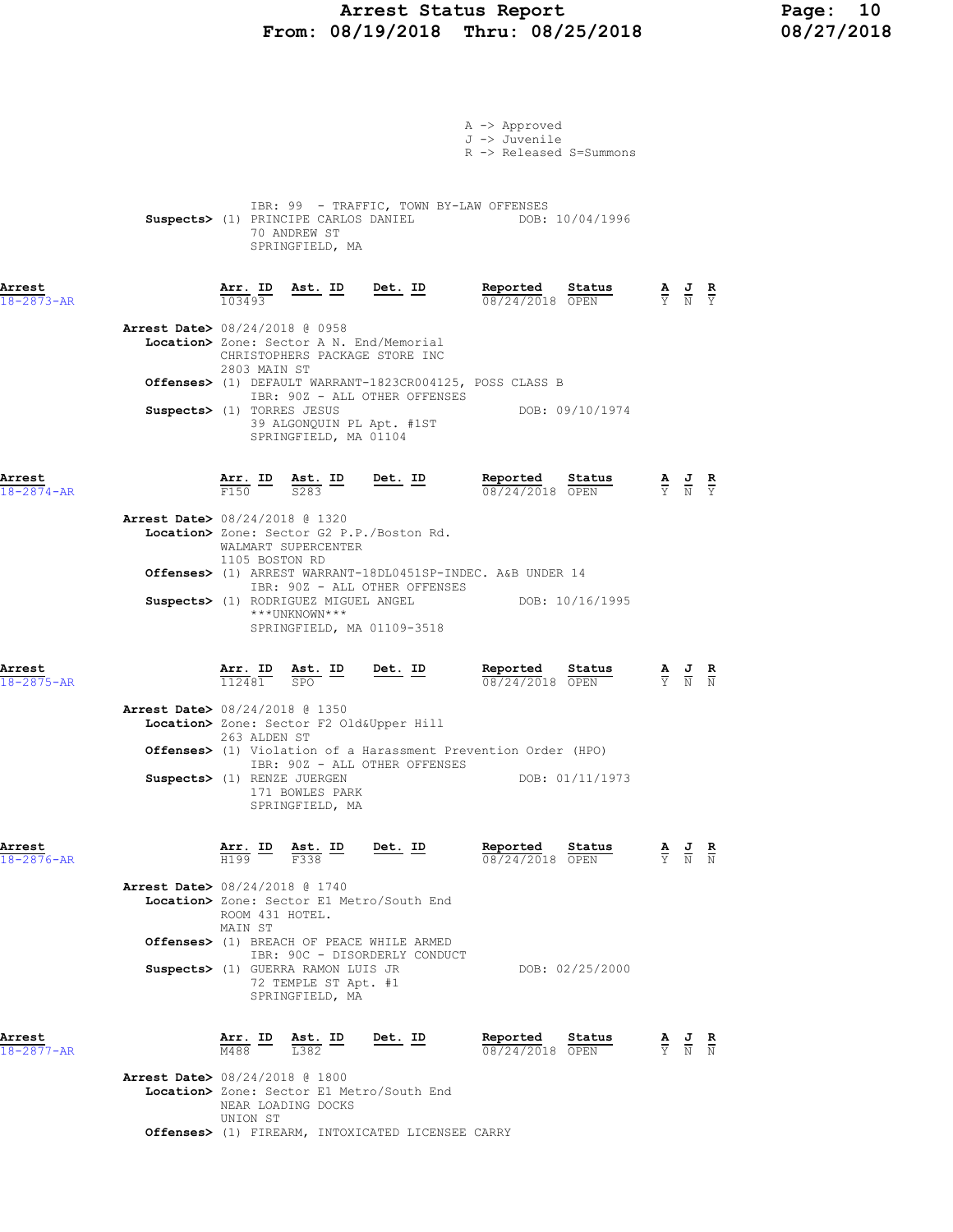# Arrest Status Report 11<br>
18/19/2018 Thru: 08/25/2018 18/27/2018 From:  $08/19/2018$  Thru:  $08/25/2018$

|                            | A -> Approved<br>J -> Juvenile<br>R -> Released S=Summons                                                                                                                                                                                                                                                                                                                                                                      |                                                                                                 |                                                                                                       |  |
|----------------------------|--------------------------------------------------------------------------------------------------------------------------------------------------------------------------------------------------------------------------------------------------------------------------------------------------------------------------------------------------------------------------------------------------------------------------------|-------------------------------------------------------------------------------------------------|-------------------------------------------------------------------------------------------------------|--|
|                            | IBR: 520 - WEAPON LAW VIOLATIONS<br>(2) BREACH OF PEACE WHILE ARMED<br>IBR: 90C - DISORDERLY CONDUCT<br>DOB: 10/24/1986<br>Suspects> (1) MIRANDA JONATAS<br>67 COHASSET ST Apt. #1<br>ROSLINDALE, MA                                                                                                                                                                                                                           |                                                                                                 |                                                                                                       |  |
| Arrest<br>18-2878-AR       | $\frac{\texttt{Arr.}}{112457}$ $\frac{\texttt{Ab.}}{107783}$ Det. ID<br>Reported Status<br>08/24/2018 OPEN                                                                                                                                                                                                                                                                                                                     |                                                                                                 | $\frac{\mathbf{A}}{\mathbf{Y}}$ $\frac{\mathbf{J}}{\mathbf{N}}$ $\frac{\mathbf{R}}{\mathbf{Y}}$       |  |
|                            | <b>Arrest Date&gt;</b> 08/24/2018 @ 2304<br>Location> Zone: Sector A N. End/Memorial<br>KENEFICK PARK                                                                                                                                                                                                                                                                                                                          |                                                                                                 |                                                                                                       |  |
|                            | 320 PLAINFIELD ST<br>Offenses> (1) DEFAULT WARRANT (1828CR000454 NORTHERN BERKSHIRE DC)<br>IBR: 90Z - ALL OTHER OFFENSES<br>(2) DEFAULT WARRANT (1828CR000214 NORTHERN BERKSHIRE DC)<br>IBR: 90Z - ALL OTHER OFFENSES                                                                                                                                                                                                          |                                                                                                 |                                                                                                       |  |
|                            | (3) DEFAULT WARRANT (1828CR000215 NORTHERN BERKSHIRE DC)<br>IBR: 90Z - ALL OTHER OFFENSES<br>(4) ARREST WARRANT (1828CR000491 NORTHERN BERKSHIRE DC)<br>IBR: 90Z - ALL OTHER OFFENSES<br>(5) DRUG, POSSESS CLASS B<br>IBR: 35A - DRUG / NARCOTIC VIOLATIONS<br>Suspects> (1) SCHNEIDER RONALD<br>DOB: 10/22/1975<br>255 HOUGHTON ST<br>NORTH ADAMS, MA                                                                         |                                                                                                 |                                                                                                       |  |
| Arrest<br>$18 - 2879 - AR$ | $\frac{\texttt{Arr. ID}}{102693}$ $\frac{\texttt{ Ast. ID}}{104281}$<br>Reported Status<br>$Det. ID$<br>$\frac{52.26 - 0.00}{08/25/2018}$ OPEN                                                                                                                                                                                                                                                                                 |                                                                                                 | $\frac{\mathbf{A}}{\overline{Y}}$ $\frac{\mathbf{J}}{\overline{N}}$ $\frac{\mathbf{R}}{\overline{Y}}$ |  |
|                            | <b>Arrest Date&gt; 08/25/2018 @ 0025</b><br>Location> Zone: Sector H3 Forest Park/EFP                                                                                                                                                                                                                                                                                                                                          |                                                                                                 |                                                                                                       |  |
|                            | MOULTON ST<br>Offenses> (1) DEFAULT WARRANT<br>IBR: 90Z - ALL OTHER OFFENSES<br>(2) ARREST WARRANT<br>IBR: 90Z - ALL OTHER OFFENSES                                                                                                                                                                                                                                                                                            |                                                                                                 |                                                                                                       |  |
|                            | (3) ARREST WARRANT<br>IBR: 90Z - ALL OTHER OFFENSES<br>DOB: 05/18/1990<br>Suspects> (1) HENDERSON QUINDELL DESHUN<br>174 CENTRE ST<br>SPRINGFIELD, MA 01109-0000                                                                                                                                                                                                                                                               |                                                                                                 |                                                                                                       |  |
| Arrest<br>$18 - 2880 - AR$ | Arr. ID Ast. ID Det. ID<br>Reported Status<br>111527<br>08/24/2018 OPEN                                                                                                                                                                                                                                                                                                                                                        | $\frac{\mathbf{A}}{\mathbf{Y}}$ $\frac{\mathbf{J}}{\mathbf{N}}$ $\frac{\mathbf{R}}{\mathbf{Y}}$ |                                                                                                       |  |
|                            | Arrest Date> 08/25/2018 @ 0024<br>Location> Zone: Sector D2 Indian Orchard                                                                                                                                                                                                                                                                                                                                                     |                                                                                                 |                                                                                                       |  |
|                            | IN FRONT OF<br>WORCESTER ST<br>Offenses> (1) A&B WITH DANGEROUS WEAPON<br>IBR: 13A - AGGRAVATED ASSAULT                                                                                                                                                                                                                                                                                                                        |                                                                                                 |                                                                                                       |  |
|                            | (2) LICENSE SUSPENDED, OP MV WITH<br>IBR: 99 - TRAFFIC, TOWN BY-LAW OFFENSES<br>(3) MOTOR VEH, MALICIOUS DAMAGE TO<br>IBR: 290 - DESTRUCTION / DAMAGE / VANDALI<br>(4) NUMBER PLATE VIOLATION<br>IBR: 99 - TRAFFIC, TOWN BY-LAW OFFENSES<br>(5) LEAVE SCENE OF PROPERTY DAMAGE<br>IBR: 99 - TRAFFIC, TOWN BY-LAW OFFENSES<br>Suspects> (1) FARIA DEREK EDWARD<br>DOB: 01/05/1993<br>1313 WORCESTER ST<br>SPRINGFIELD, MA 01151 |                                                                                                 |                                                                                                       |  |
| Arrest                     | Arr. ID<br>Ast. ID<br>Det. ID<br>Reported<br>Status                                                                                                                                                                                                                                                                                                                                                                            |                                                                                                 | AJ R                                                                                                  |  |